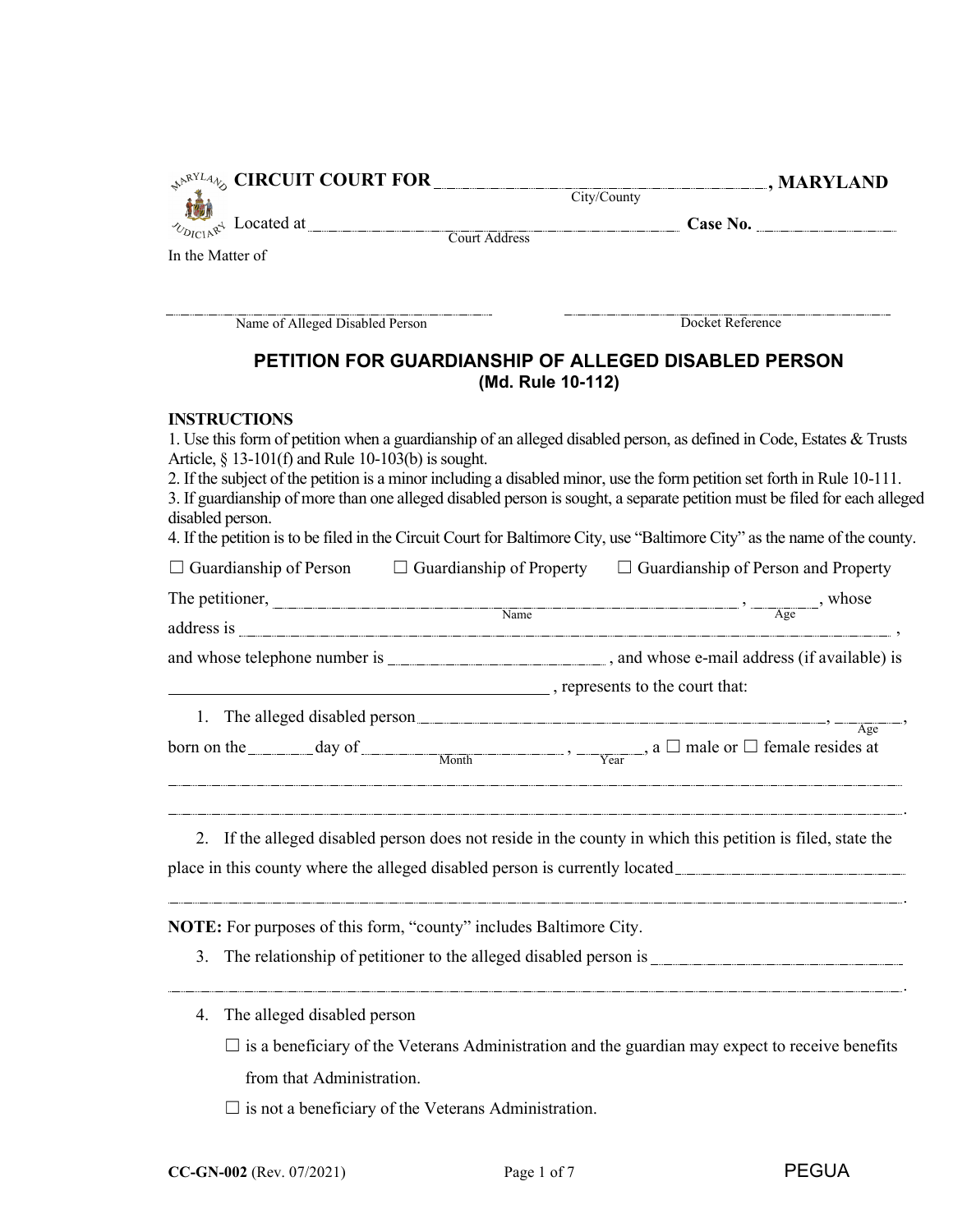| 5. Complete Section 5 if the petitioner is asking the court to appoint the petitioner as the guardian.<br>(Check only one of the following boxes)                                                               |
|-----------------------------------------------------------------------------------------------------------------------------------------------------------------------------------------------------------------|
| $\Box$ I have not been convicted of a crime listed in Code, Estates and Trusts Article, § 11-114.                                                                                                               |
|                                                                                                                                                                                                                 |
| The conviction occurred in                                                                                                                                                                                      |
|                                                                                                                                                                                                                 |
| year, in the Name of court<br>but the following good cause exists for me to be appointed as guardian:                                                                                                           |
|                                                                                                                                                                                                                 |
| 6. Complete Section 6 if the petitioner is asking the court to appoint an individual other than the<br>petitioner as the guardian.                                                                              |
| 6 a. Prospective Guardian of the Person (Complete section 6 a if seeking guardianship of the person.)                                                                                                           |
|                                                                                                                                                                                                                 |
| and that individual's age is ________. The relationship of that individual to the alleged disabled person is                                                                                                    |
| (Check only one of the following boxes)                                                                                                                                                                         |
| has not been convicted of a crime listed in<br>Name of prospective guardian                                                                                                                                     |
| Code, Estates and Trusts Article, § 11-114.                                                                                                                                                                     |
|                                                                                                                                                                                                                 |
| Name of prospective guardian was convicted of such a crime, namely                                                                                                                                              |
| The conviction occurred in $\frac{1}{\text{Year}}$ , in the Name of court                                                                                                                                       |
|                                                                                                                                                                                                                 |
| but the following good cause exists for the individual to be appointed as guardian:                                                                                                                             |
| 6 b. Prospective Guardian of the Property (Complete section 6 b if the prospective guardian of the<br>property is different from the prospective guardian of the person or if guardianship of the person is not |
| sought.)                                                                                                                                                                                                        |
| The name of the prospective guardian of the property is entertainment of the number of the property is                                                                                                          |
| and that individual's age is ________. The relationship of that individual to the alleged disabled person is                                                                                                    |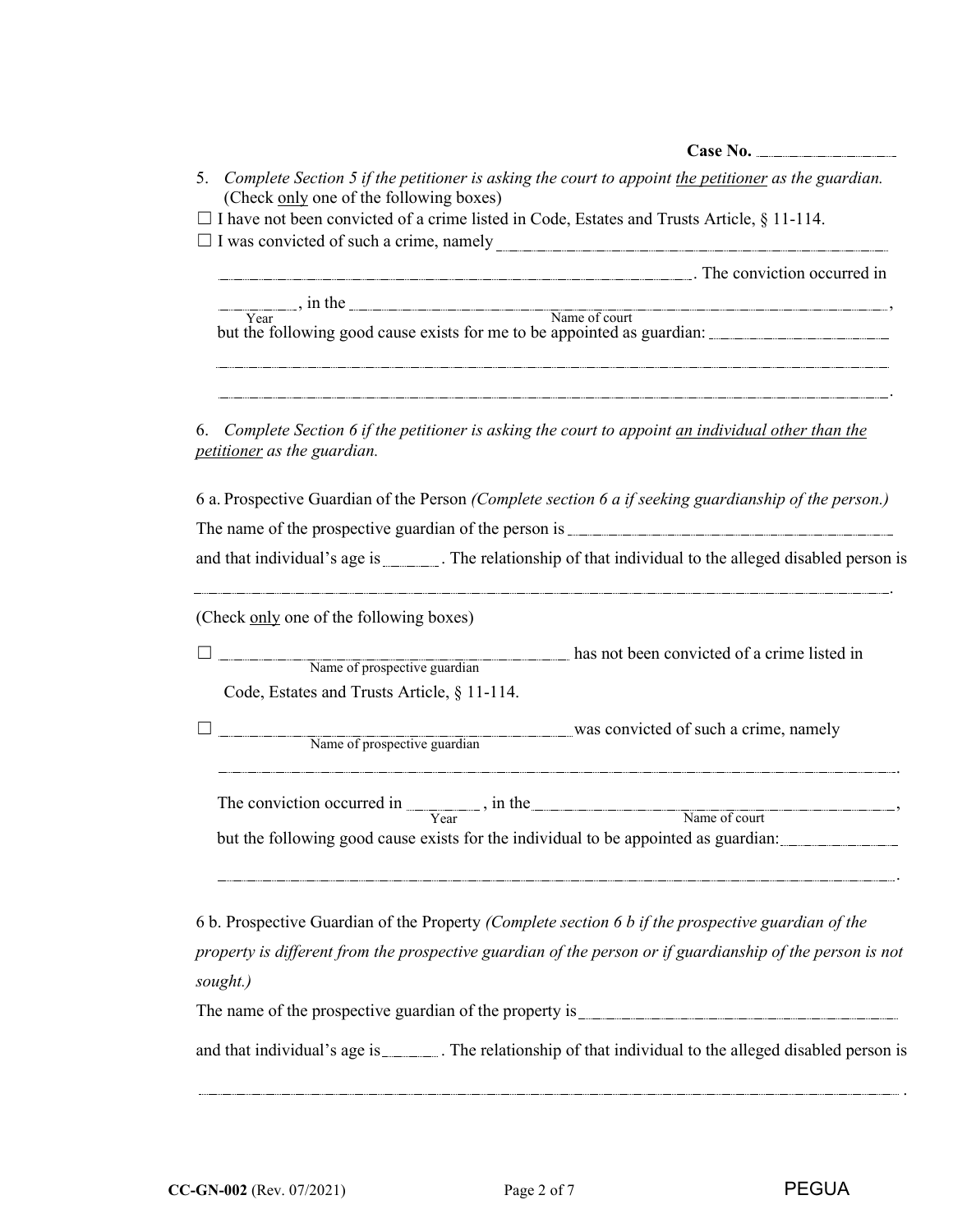|                                                                                                                                                                  | Case No.                                                                                              |
|------------------------------------------------------------------------------------------------------------------------------------------------------------------|-------------------------------------------------------------------------------------------------------|
| (Check only one of the following boxes)                                                                                                                          |                                                                                                       |
| Name of prospective guardian<br>Estates and Trusts Article, § 11-114.                                                                                            | has not been convicted of a crime listed in                                                           |
| Name of prospective guardian was convicted of such a crime, namely                                                                                               |                                                                                                       |
| The conviction occurred in $\frac{1}{\text{Year}}$ , in the Name of court<br>but the following good cause exists for the individual to be appointed as guardian: |                                                                                                       |
|                                                                                                                                                                  | 7. If the alleged disabled person resides with the petitioner, then state the name and address of any |

8. The following is a list of the names, addresses, telephone numbers, and e-mail addresses, if known, of all interested persons (see Code, Estates and Trusts Article, § 13-101(k)).

| Name            | Address | Telephone Number | E-mail Address (if known) |
|-----------------|---------|------------------|---------------------------|
| Spouse:         |         |                  |                           |
| Name            | Address | Telephone Number | E-mail Address (if known) |
| Parents:        |         |                  |                           |
| Name            | Address | Telephone Number | E-mail Address (if known) |
| Name            | Address | Telephone Number | E-mail Address (if known) |
| Adult children: |         |                  |                           |
| Name            | Address | Telephone Number | E-mail Address (if known) |
| Name            | Address | Telephone Number | E-mail Address (if known) |
| Name            | Address | Telephone Number | E-mail Address (if known) |
| Name            | Address | Telephone Number | E-mail Address (if known) |
|                 |         |                  |                           |

Person or health care agent designated in writing by alleged disabled person: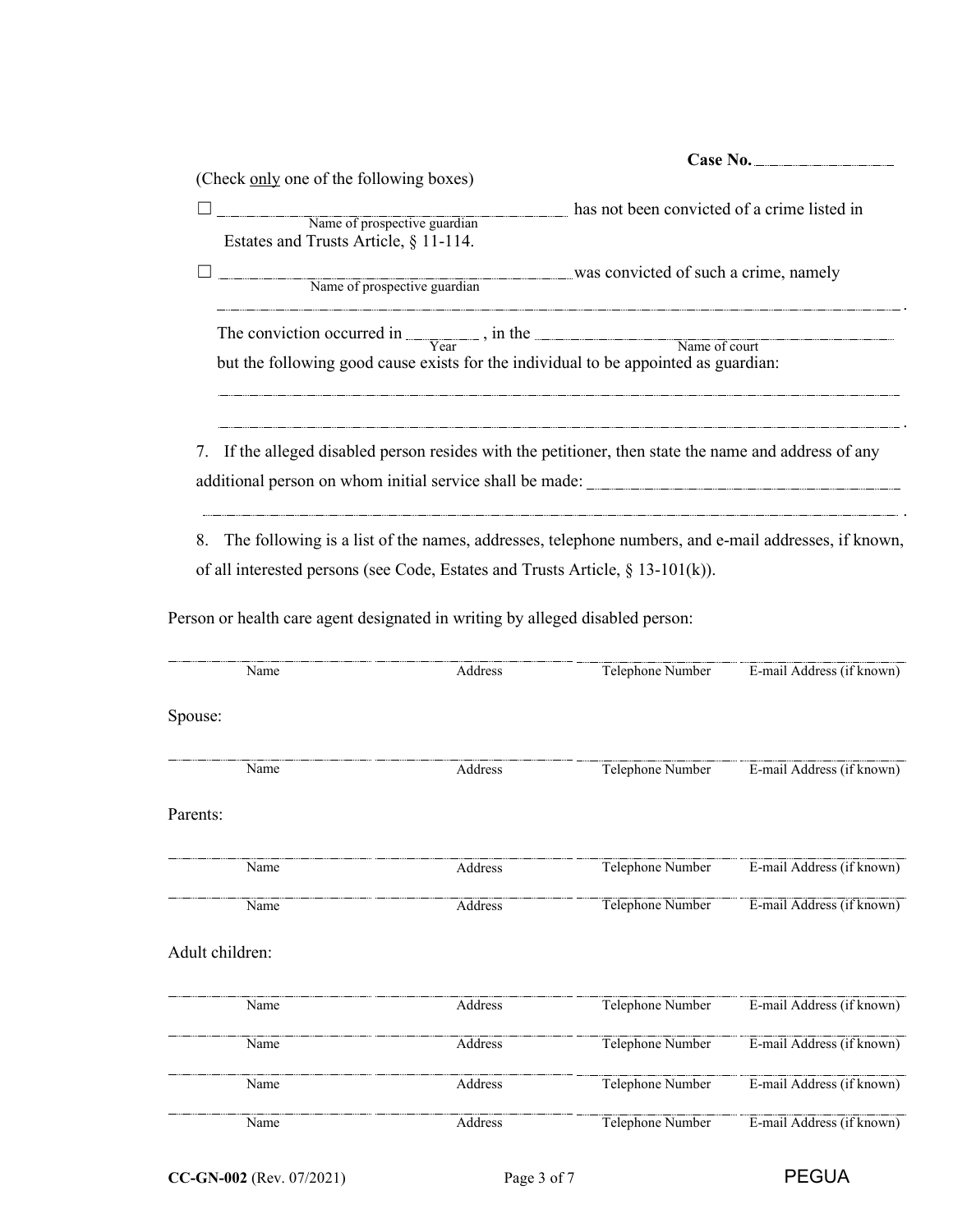## Adult grandchildren\*:

| Name                                                                                                                                | Address     | Telephone Number | E-mail Address (if known) |
|-------------------------------------------------------------------------------------------------------------------------------------|-------------|------------------|---------------------------|
| Name                                                                                                                                | Address     | Telephone Number | E-mail Address (if known) |
| Siblings*:                                                                                                                          |             |                  |                           |
| Name                                                                                                                                | Address     | Telephone Number | E-mail Address (if known) |
| Name                                                                                                                                | Address     | Telephone Number | E-mail Address (if known) |
| Name                                                                                                                                | Address     | Telephone Number | E-mail Address (if known) |
| Name                                                                                                                                | Address     | Telephone Number | E-mail Address (if known) |
| *Note: Adult grandchildren and siblings need not be listed unless there is no spouse and there are no<br>parents or adult children. |             |                  |                           |
| Any other heirs at law:                                                                                                             |             |                  |                           |
| Name                                                                                                                                | Address     | Telephone Number | E-mail Address (if known) |
| Guardian (if appointed):                                                                                                            |             |                  |                           |
| Name                                                                                                                                | Address     | Telephone Number | E-mail Address (if known) |
| Any person holding a power of attorney of the alleged disabled person:                                                              |             |                  |                           |
| Name                                                                                                                                | Address     | Telephone Number | E-mail Address (if known) |
| Alleged disabled person's attorney:                                                                                                 |             |                  |                           |
| Name                                                                                                                                | Address     | Telephone Number | E-mail Address (if known) |
| Any other person who has assumed responsibility for the alleged disabled person:                                                    |             |                  |                           |
| Name                                                                                                                                | Address     | Telephone Number | E-mail Address (if known) |
| Any government agency paying benefits to or for the alleged disabled person:                                                        |             |                  |                           |
| Name                                                                                                                                | Address     | Telephone Number | E-mail Address (if known) |
| Any person having an interest in the property of the alleged disabled person:                                                       |             |                  |                           |
| Name                                                                                                                                | Address     | Telephone Number | E-mail Address (if known) |
| All other persons exercising control over the alleged disabled person or the person's property:                                     |             |                  |                           |
| Name                                                                                                                                | Address     | Telephone Number | E-mail Address (if known) |
| CC-GN-002 (Rev. 07/2021)                                                                                                            | Page 4 of 7 |                  | <b>PEGUA</b>              |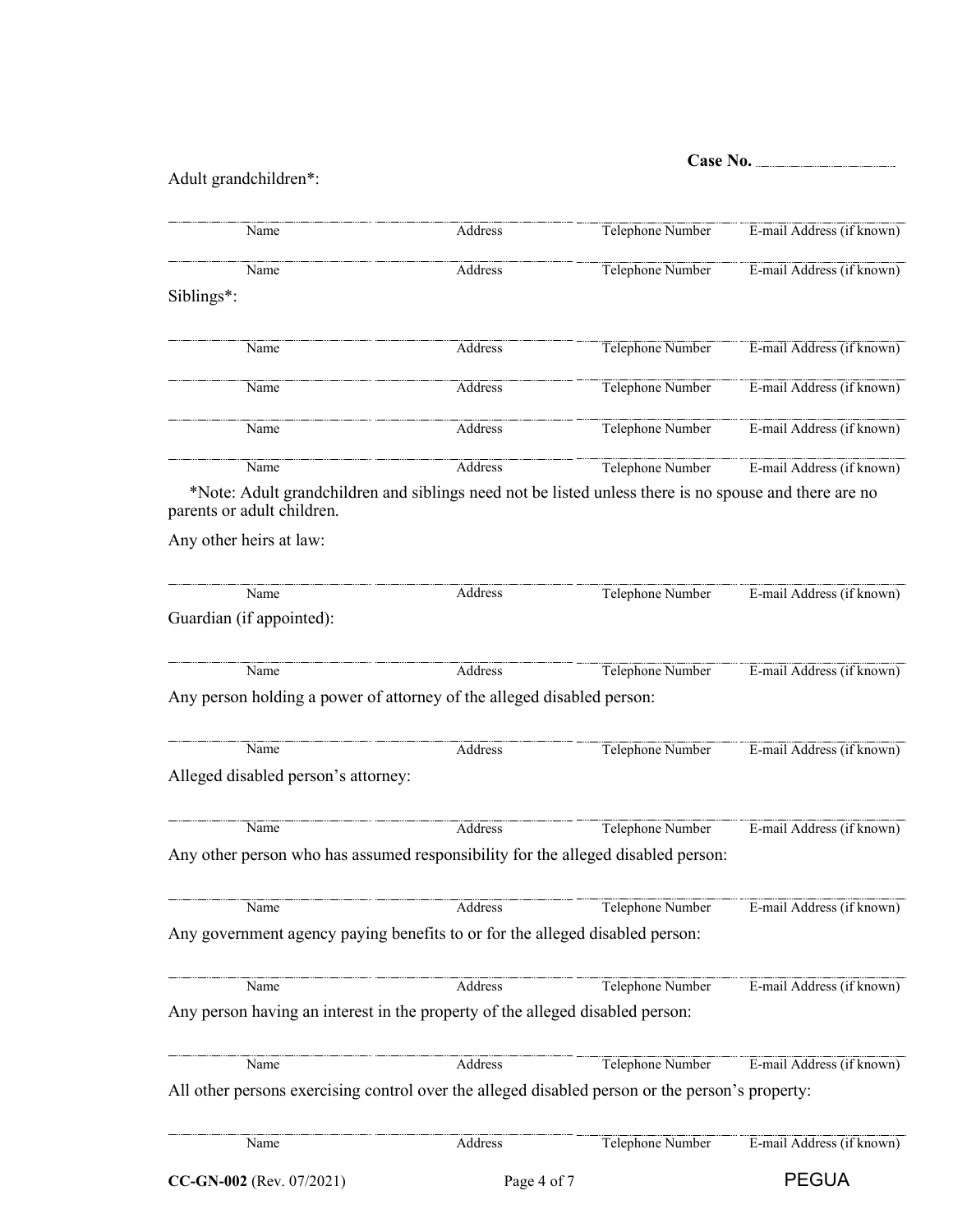A person or agency eligible to serve as guardian of the person of the alleged disabled person (Choose A or B below):

 $\Box$  A. Director of the local area agency on aging (if alleged disabled person is age 65 or over):

 $\square$  B. Local department of social services (if alleged disabled person is under age 65): Name Address Address Telephone Number E-mail Address (if known)

| маше | ה סנויי<br>11 J I I 1<br> | ma<br>на<br>the contract of the contract of the contract of the contract of the contract of the contract of |
|------|---------------------------|-------------------------------------------------------------------------------------------------------------|

9. The names and addresses of the persons with whom the alleged disabled person resides or has resided over the past five years and the approximate dates of the alleged disabled person's residence with each person are as follows:

| Name | Address | <b>Approximate Dates</b>                                                                                      |
|------|---------|---------------------------------------------------------------------------------------------------------------|
|      |         |                                                                                                               |
|      |         |                                                                                                               |
|      |         |                                                                                                               |
|      |         |                                                                                                               |
|      |         |                                                                                                               |
|      |         | rende a la construira de la construira de la construira de la construira de la construira de la construira de |

10. A brief description of the alleged disability and how it affects the alleged disabled person's ability to function is as follows:

11. (a) Guardianship of the Person is sought because

cannot make or communicate responsible decisions concerning health care, food, clothing, or shelter, because of mental disability, disease, habitual drunkenness, addiction to drugs, or other addictions. State the relevant facts: Name of alleged disabled person

(b) Describe less restrictive alternatives that have been attempted and have failed (see Code, Estates and Trusts Article,  $\S$  13-705(b)):

.

.

.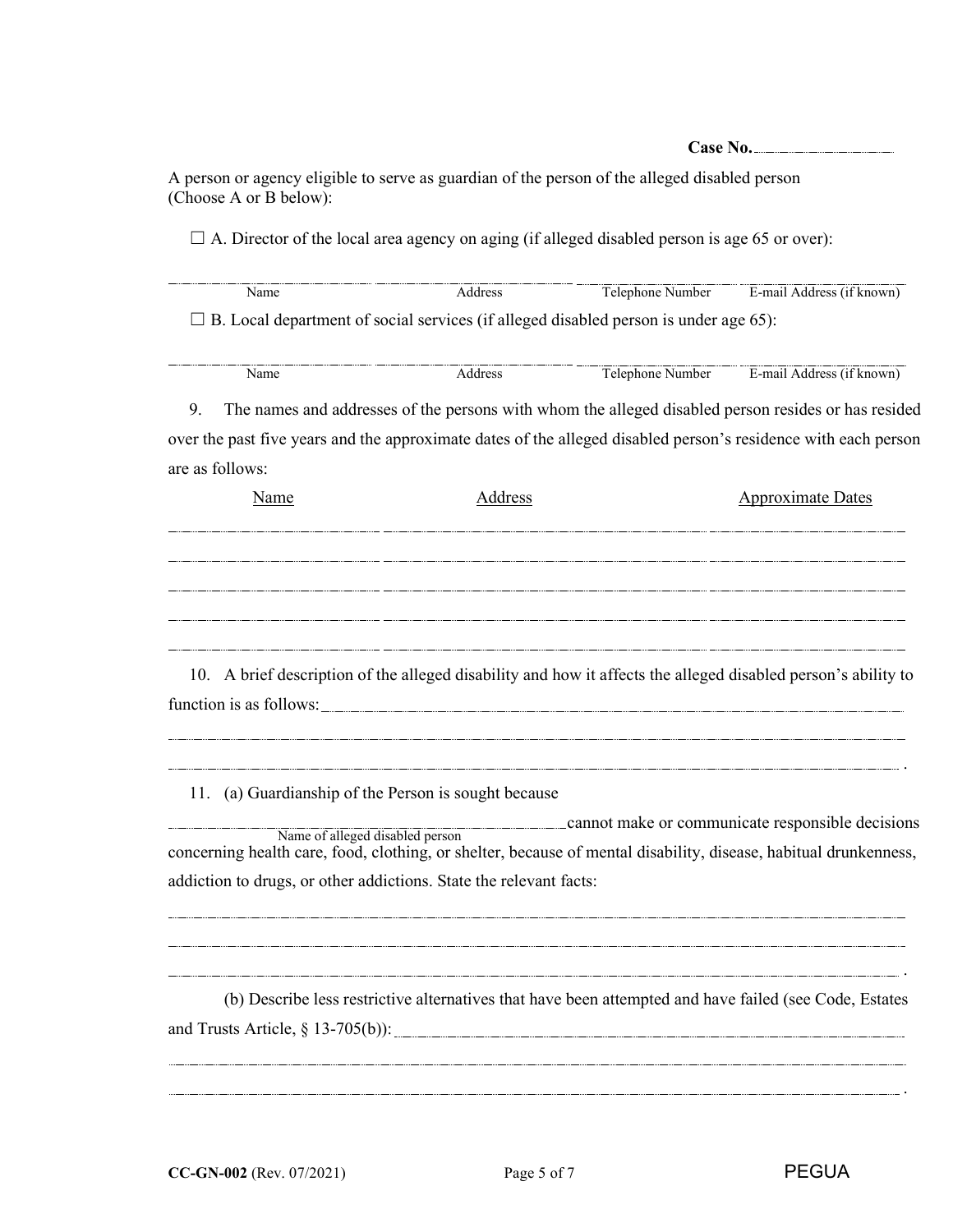.

.

.

.

12. (a) Guardianship of the Property is sought because cannot manage property and affairs effectively because of physical or mental disability, disease, habitual drunkenness, addiction to drugs or other addictions, imprisonment, compulsory hospitalization, detention by a foreign power, or disappearance. State the relevant facts: Name of alleged disabled person

(b) Describe less restrictive alternatives that have been attempted and have failed (see Code, Estates and Trusts Article, § 13-201):

13. If this petition is for Guardianship of the Property, the following is the list of all the property in which the alleged disabled person has any interest, including an absolute interest, a joint interest, or an interest less than absolute (e.g. trust, life estate):

|          |          |       | Sole Owner; Joint Owner,<br>(specify type),<br>Life Tenant, Trustee, |
|----------|----------|-------|----------------------------------------------------------------------|
| Property | Location | Value | Custodian, Agent, etc.                                               |
|          |          |       |                                                                      |
|          |          |       |                                                                      |
|          |          |       |                                                                      |
|          |          |       |                                                                      |
|          |          |       |                                                                      |

14. The petitioner's interest in the property of the alleged disabled person listed in 13 is

15. If a guardian or conservator has been appointed for the alleged disabled person in another proceeding, the name and address of the guardian or conservator and the court that appointed the guardian or conservator are as follows:

**Court** 

Name Address

16. All other proceedings regarding the alleged disabled person (including criminal) are as follows: